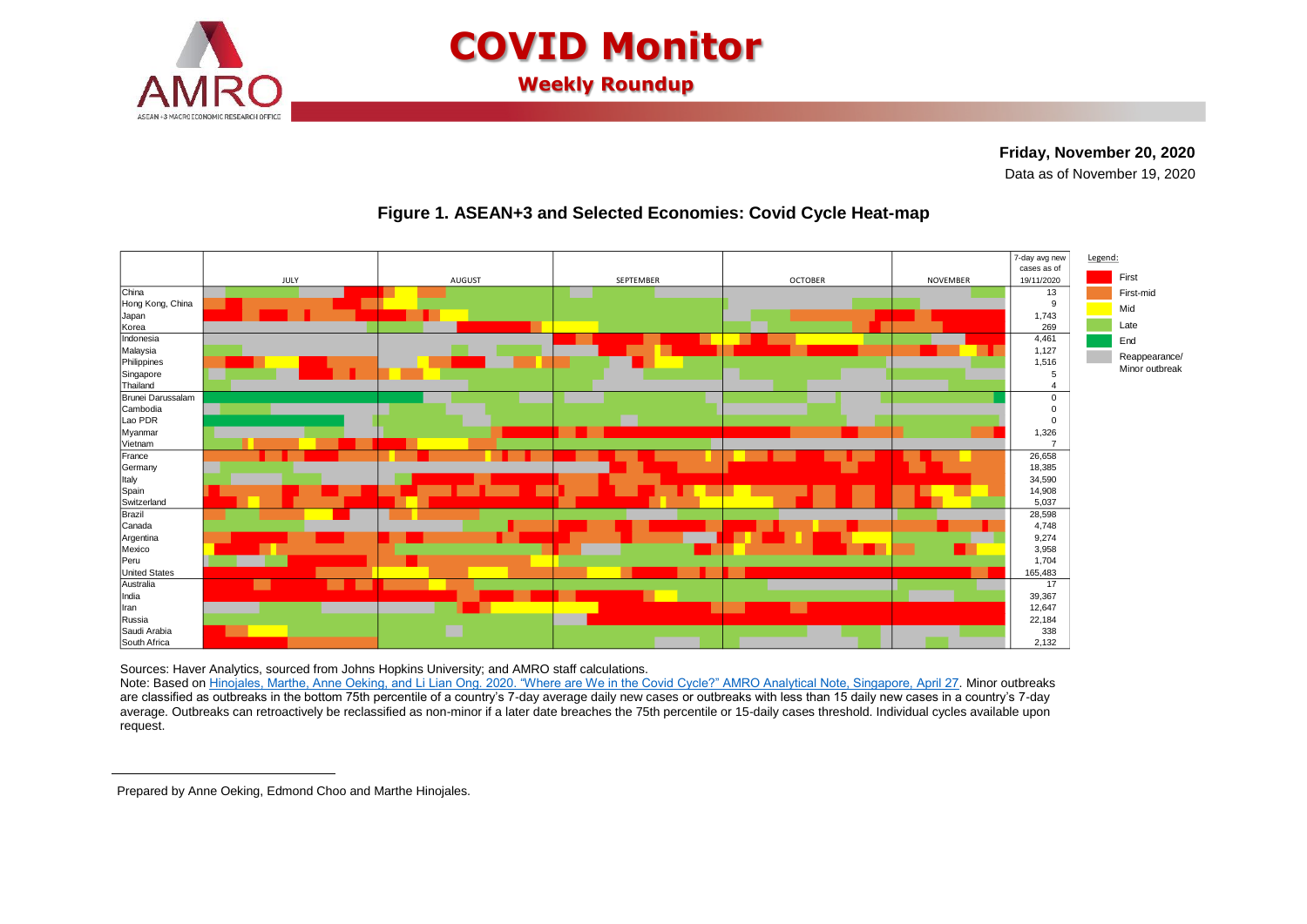

#### **Figure 2. US States: Covid Cycle Heat-map**

Sources: Haver Analytics, sourced from Johns Hopkins University; and AMRO staff calculations.

Note: Based o[n Hinojales, Marthe, Anne Oeking, and Li Lian Ong. 2020. "Where are We in the Covid Cycle?" AMRO Analytical Note,](https://www.amro-asia.org/where-are-we-in-the-covid-cycle/)  [Singapore, April 27](https://www.amro-asia.org/where-are-we-in-the-covid-cycle/) an[d Hinojales, Marthe, Anne Oeking, and Li Lian Ong. 2020. "The Covid Conundrum: Reopening in a Truly](https://www.amro-asia.org/the-covid-conundrum-reopening-in-a-truly-global-pandemic/)  [Global Pandemic" AMRO Analytical Note, Singapore, May 12.](https://www.amro-asia.org/the-covid-conundrum-reopening-in-a-truly-global-pandemic/) Minor outbreaks are classified as outbreaks in the bottom 75th percentile of a country's 7-day average daily new cases. Outbreaks can retroactively be reclassified as non-minor if a later date breaches the 75<sup>th</sup> percentile threshold. Recovery data for California, Florida, Georgia, Illinois, Missouri, Washington, and New York City is not reported, thus estimated using the US-wide recovery rate.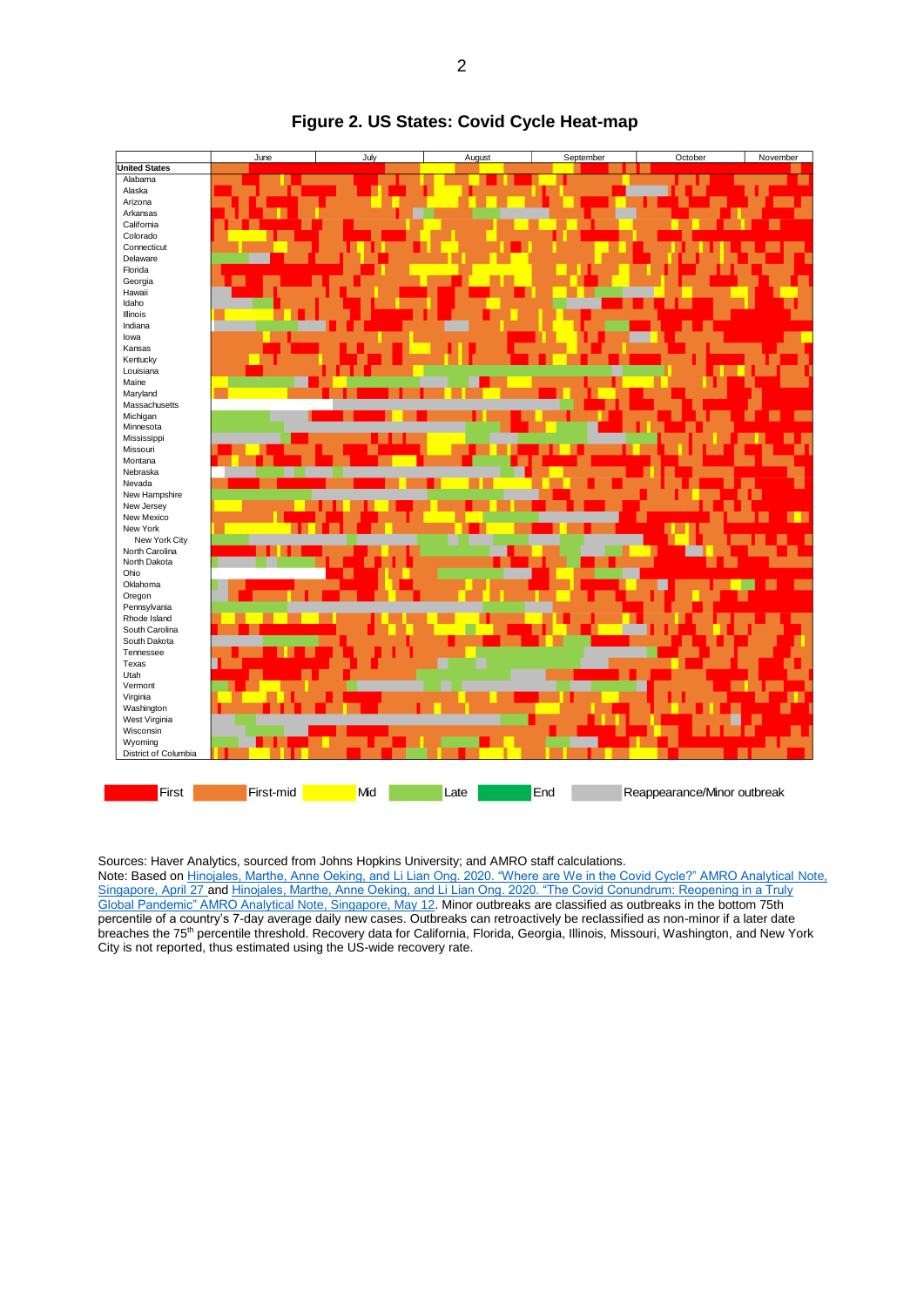

#### **Figure 3. ASEAN+3 and Selected Economies: Capacity of the Healthcare System during COVID-19** (Measured by the number of hospital beds to active cases)

Sources: Haver Analytics, sourced from Johns Hopkins University; World Health Organization; and AMRO staff calculations.

Note:  $t = 0$  refers to the value on February 1, 2020. Where unavailable,  $t = 0$  refers to the date when the data series for each economy begins. The comparison is relative to each economy's own historical ratios, and does not take into account the quality of healthcare. The greener the heatmap, the greater the capacity of the economy's healthcare system compared to its past capacity; the redder, the weaker the capacity.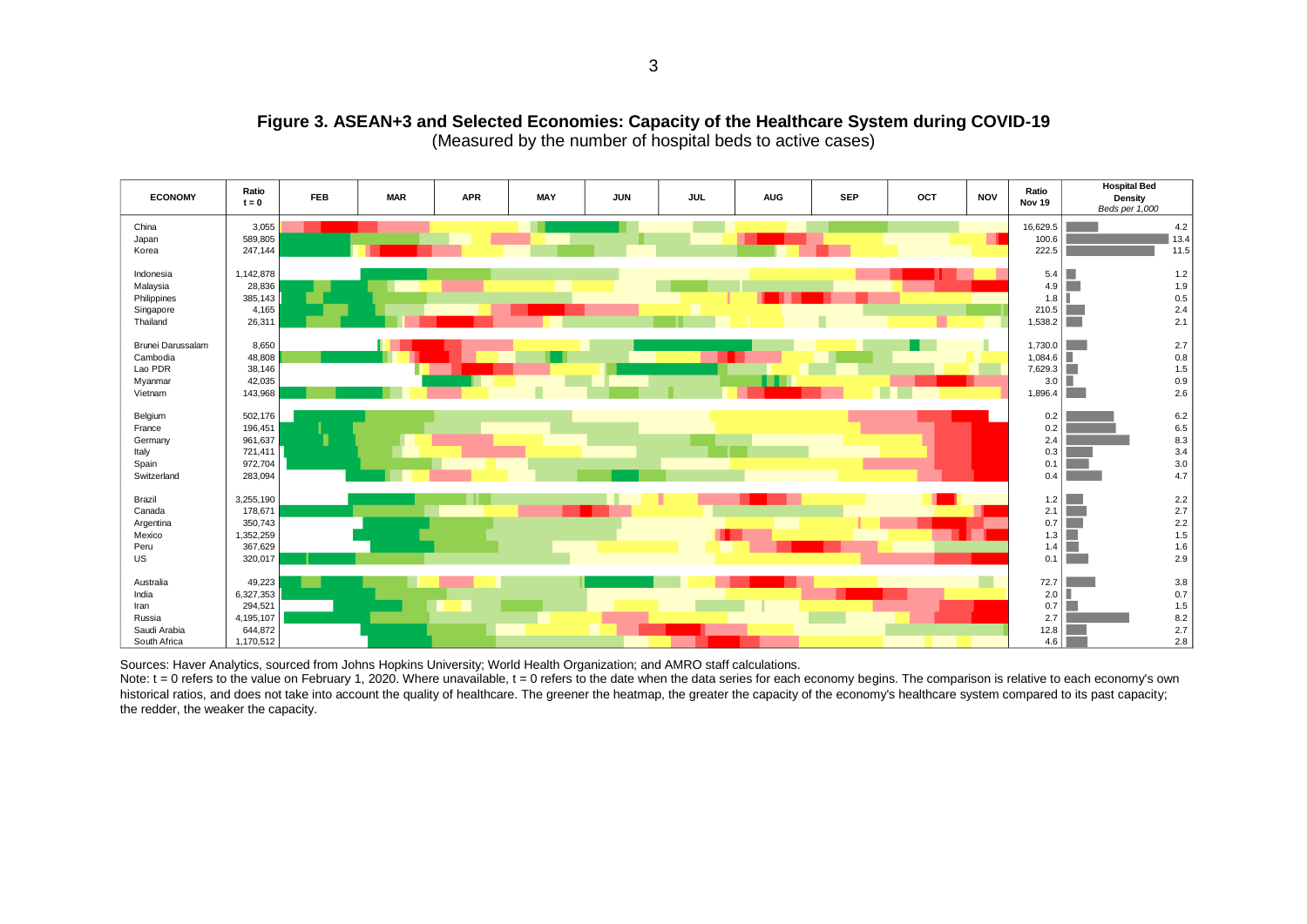

**Figure 4. Selected Economies: Daily Confirmed Cases**

Note: For Singapore, the majority of cases belonged to work permit holders residing in dormitories. Between April 01 and October 13 when dormitory cases were first reduced to zero, the proportion of this group of cases took up 95.1% of the total new cases.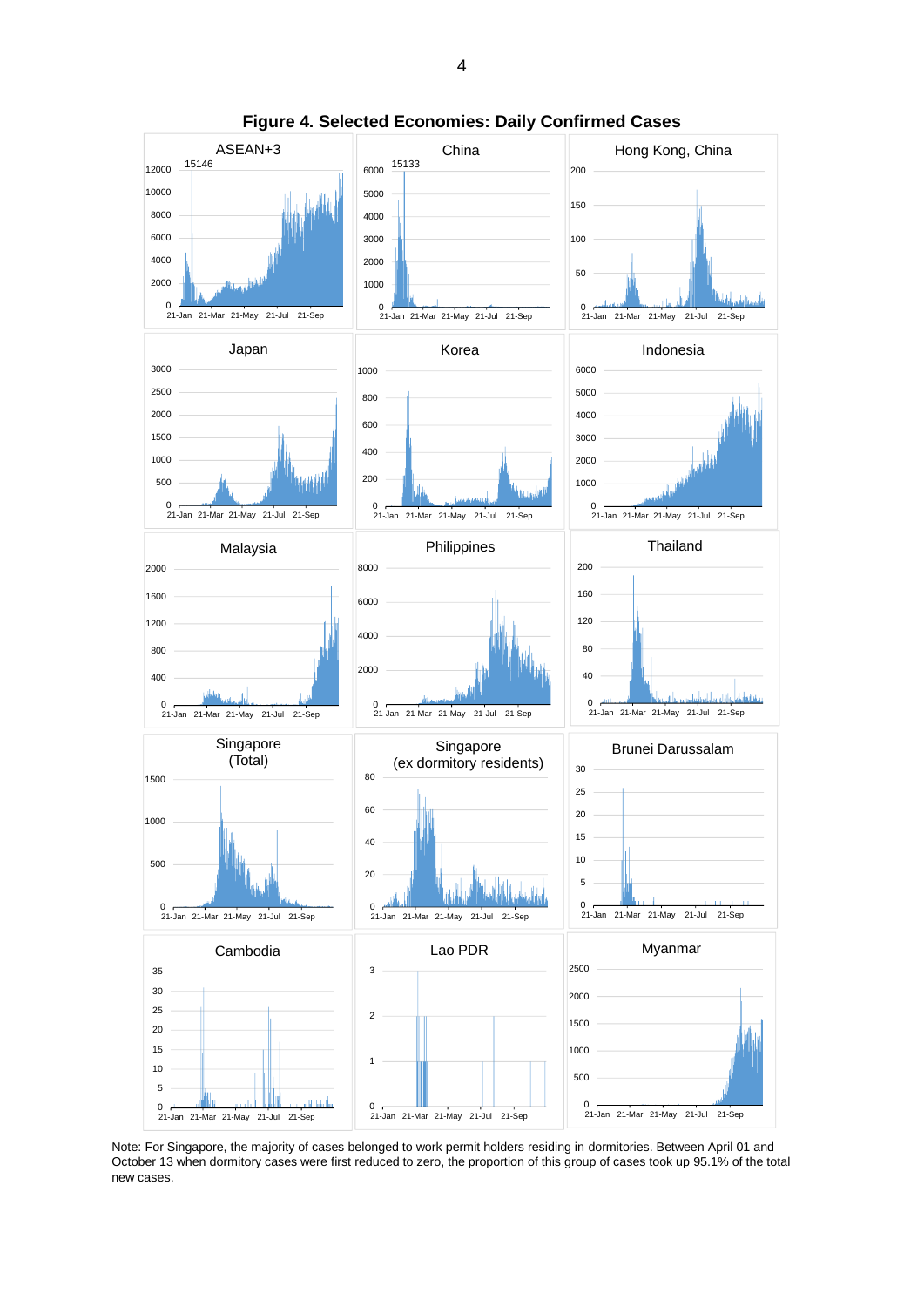

**Figure 4. Selected Economies: Daily Confirmed Cases** (Cont'd)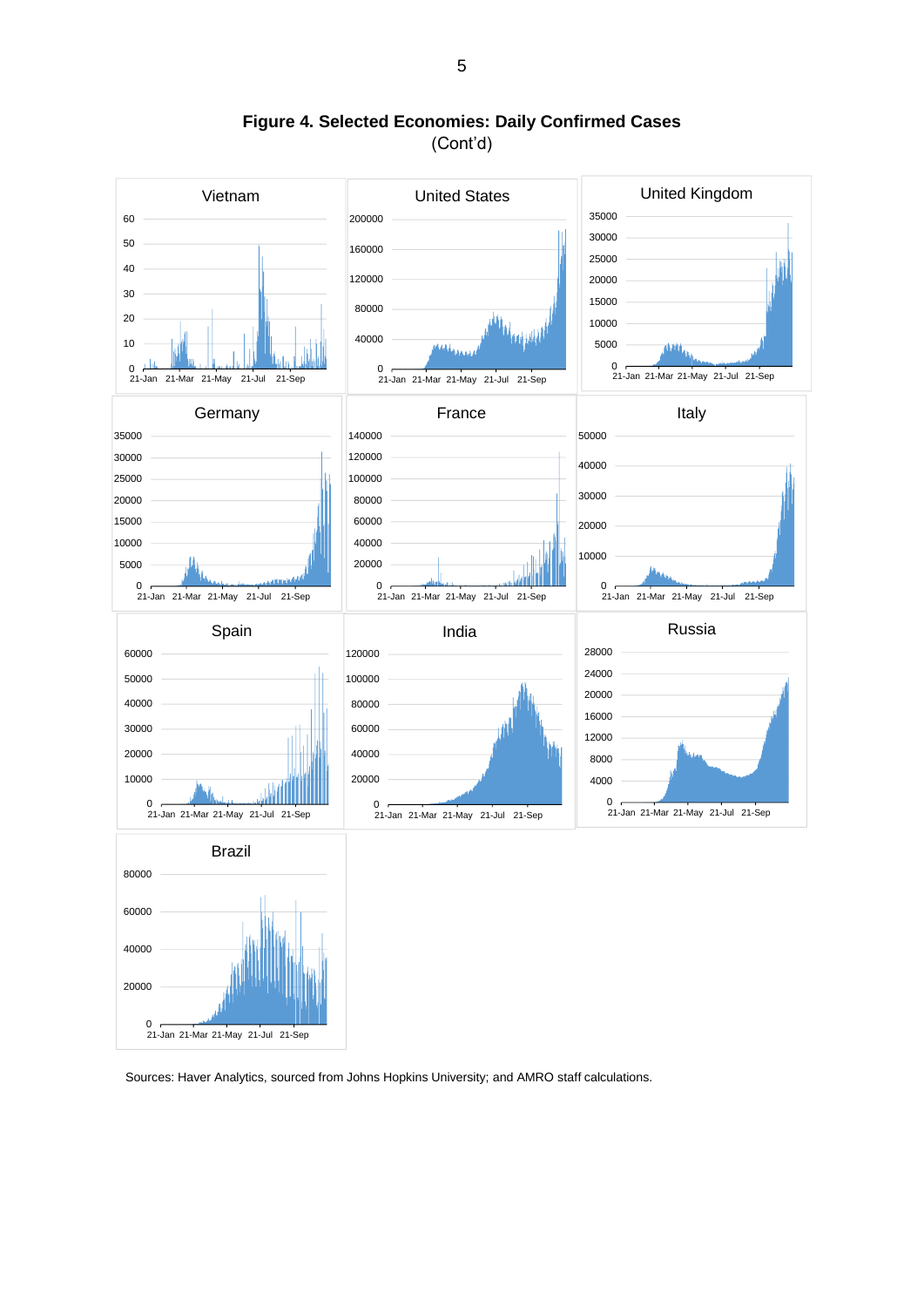

**Figure 5. Selected Economies: Daily Confirmed Deaths**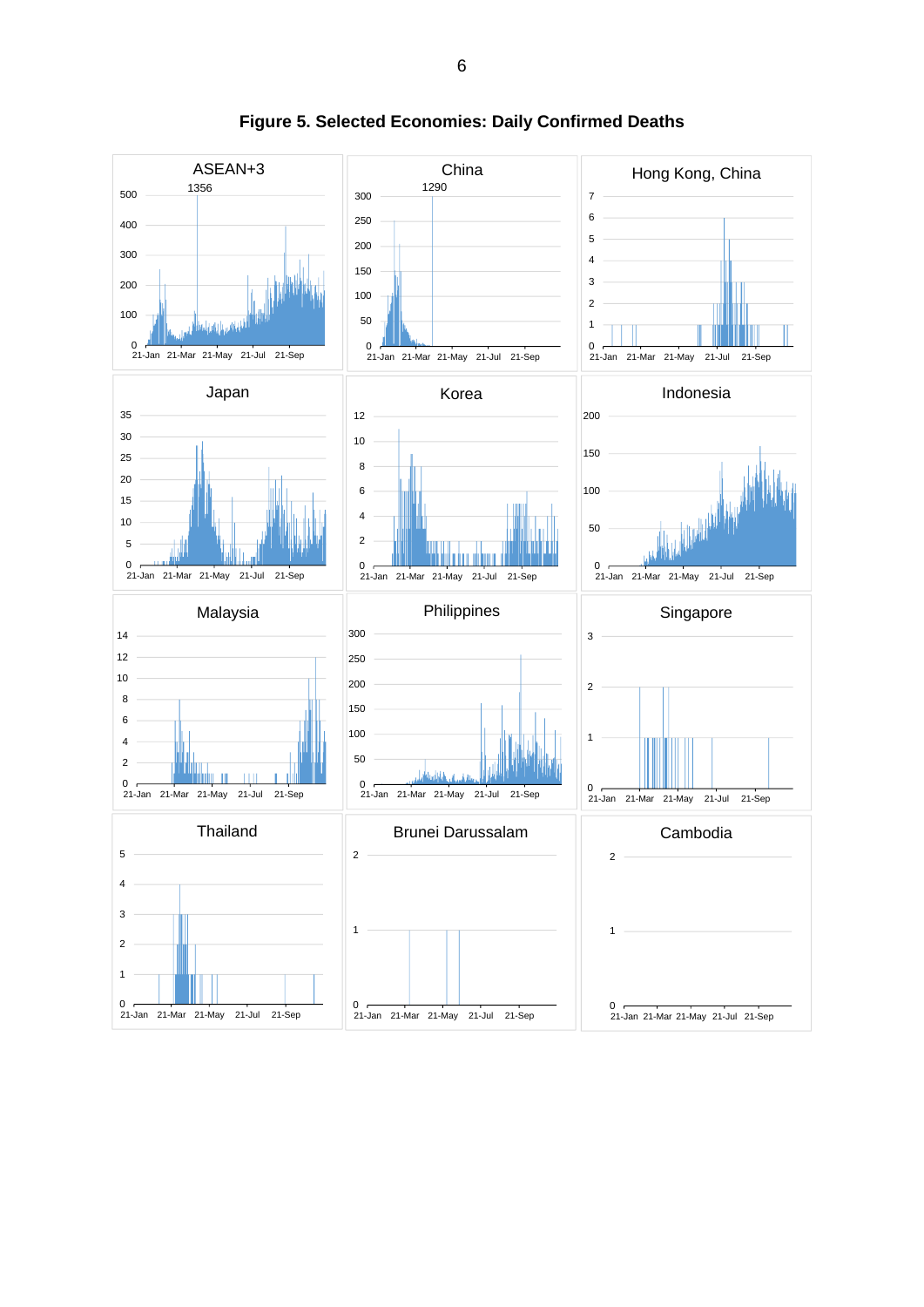

**Figure 5. Selected Economies: Daily Confirmed Deaths** (Cont'd)

Sources: Haver Analytics, sourced from Johns Hopkins University; and AMRO staff calculations.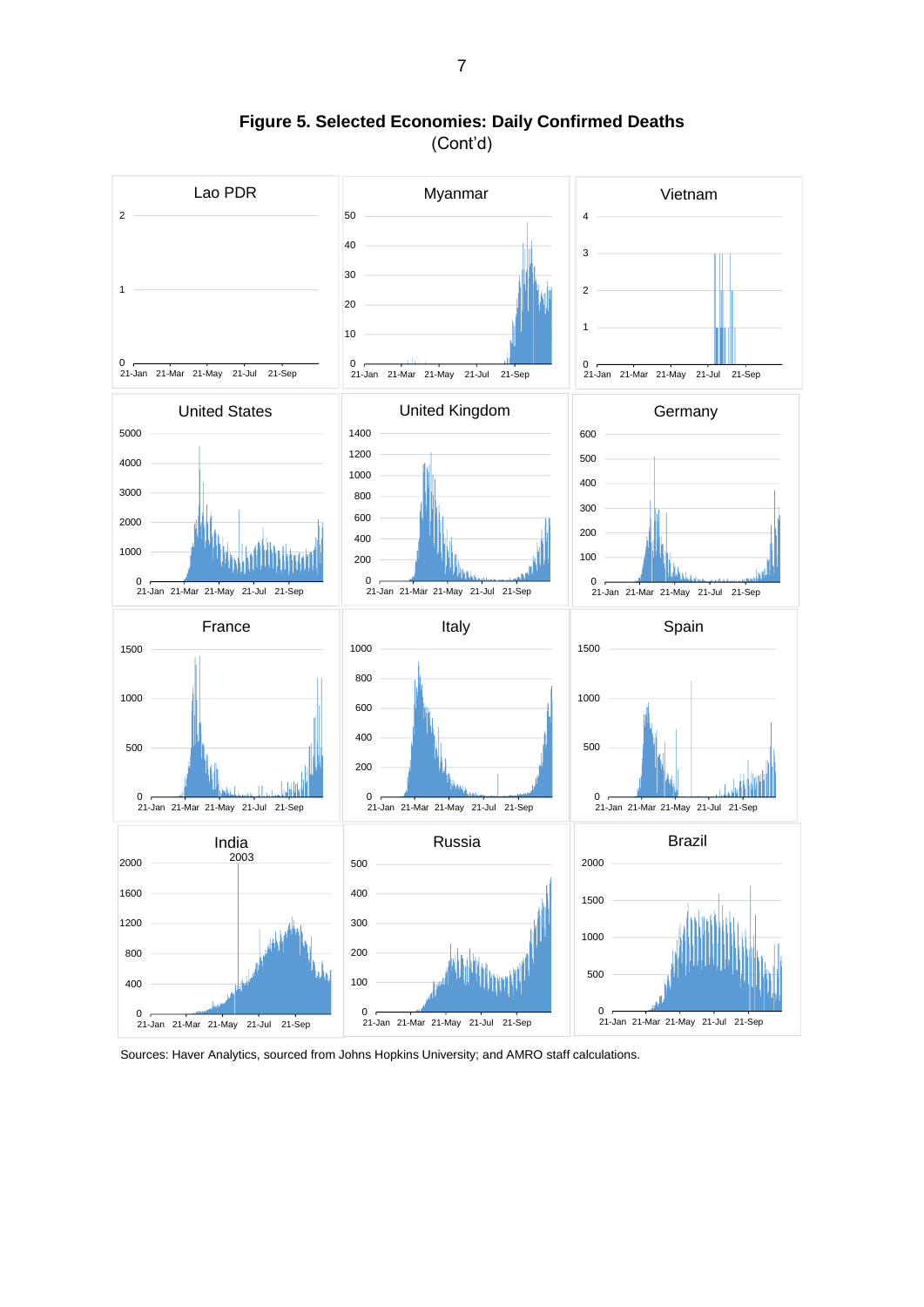

**Figure 6. ASEAN+3: Confirmed Cases**

(Number of days after 100<sup>th</sup> confirmed case; cases in log scale)

Sources: Haver Analytics, sourced from Johns Hopkins University; and AMRO staff calculations.



**Figure 7. ASEAN+3: Confirmed Deaths** (Number of days after  $5<sup>th</sup>$  confirmed case; cases in log scale)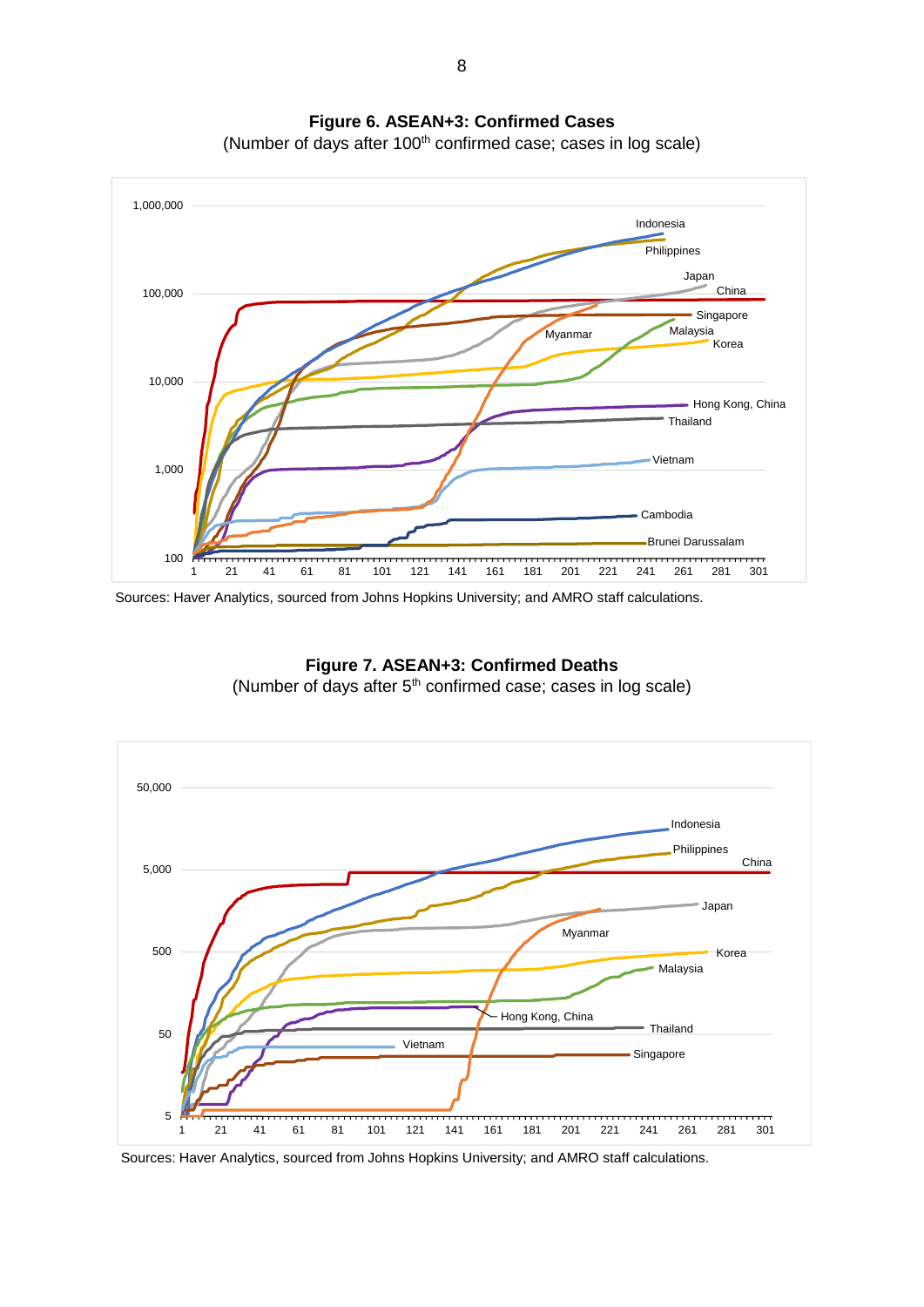

**Figure 8. Selected ASEAN+3 Economies: Confirmed Cases**

Per million population (above 100 cases/million)

Per million population (below 100 cases/million)

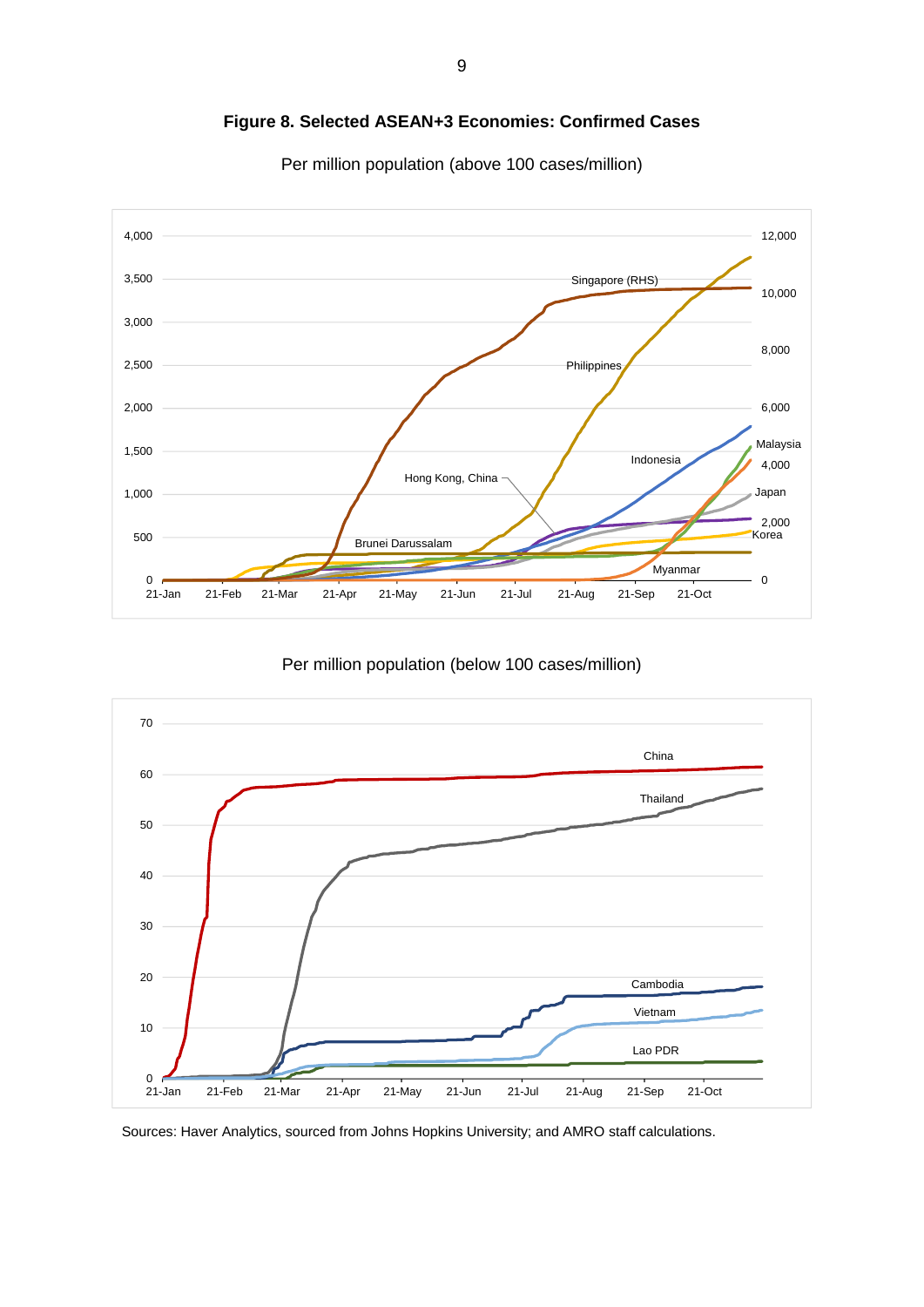

## **Figure 9. World: Daily New Cases by Region**

(Number of cases, 7-day average)

(Percentage share of total new cases, 7-day average)